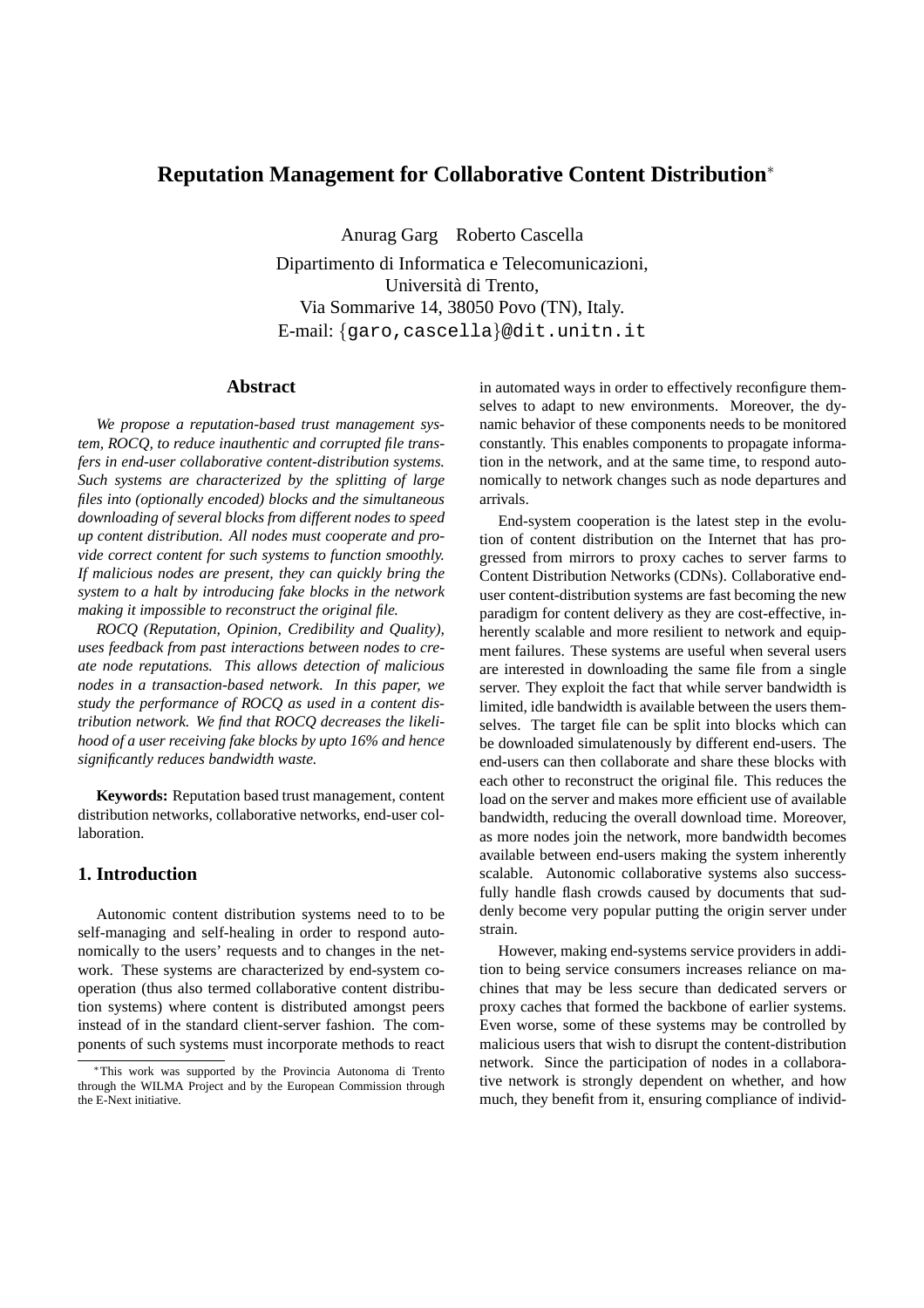ual nodes to the overall goals becomes critical to the success of the system. Two major concerns that have been the subject of research are free-riding, where users download files without "giving back" to the network, and malicious users who introduce fake or mislabeled blocks in the network making reconstruction of the original file difficult if not impossible. In this paper, we address the second of these concerns.

If tampered or mislabeled content is downloaded, the receiving peer must attempt to retrieve the content again. If the fake blocks can be identified, only those blocks need to be downloaded again. However, if there is no mechanism to check the integrity of individual parts of the content, as is often the case when the blocks are encoded, the entire file has to be downloaded again. This magnifies the impact of malicious behavior on the network. Therefore, the behavior of the nodes participating in the content distribution must be monitored carefully.

This paper explores ideas of reputation management that have been developed in other contexts and applies them for soft management in autonomic and collaborative content distribution systems. We examine the ROCQ scheme, (Reputation, Opinion, Credibility and Quality), proposed in [10], a feedback-based trust management system that uses opinions from past interactions to measure the trustworthiness of a peer. We aim at incorporating methods to sustain selfoptimization of the resources by limiting corrupted downloads and to provide a minimal degree of protection of the shared content. In this work, we extend the ROCQ model to function in a collaborative content distribution system. We simulate both the scenarios we mentioned above, i.e., when the node(s) providing the fake blocks can be identified and when they cannot be identified. We then run detailed simulations of the latter case – which we believe is a more accurate representation of systems currently in place – and measure the impact of several variables on the performance of ROCQ.

We start with an overview of related work in the next section. The system model is summarized in Section 3 along with a description of the changes made to ROCQ for adapting it to a content-distribution system. In Section 4 we present our experimental methodology and results. We conclude in Section 5, and discuss open problems.

## **2. Related Work**

Several techniques for collaborative content distribution have been proposed recently. Initial proposals focused on extending overlay multicast architectures and constructing multiple parallel overlay trees such as in SplitStream [5]. Mesh architectures provide an alternative to tree-based systems allowing end-nodes to benefit from additional connections. The most popular of these is BitTorrent [6] which is a peer-to-peer application to enable fast downloading of popular files. Because there is no predetermined path in meshes and content can cycle within the mesh indefinitely, nodes need to coordinate download decisions. BitTorrent's solution is to download random blocks in the initial phase of a download and then download the block that is rarest in a node's neighborhood. While this approach is simple, it is not globally optimal.

Alternative schemes have proposed block encoding as a method to improve the efficiency of content propagation by reducing the need for node coordination. These schemes allow a large number of distinct blocks to be generated from a file. The advantage of coding is that only a small subset of the blocks has to be downloaded to reconstruct the original file. However, care must be taken to ensure that the blocks do not overlap too much. Two popular encoding approaches are Erasure Codes [3, 4] and Network Coding [2, 11]. In the former, new codes can only be generated by the server, whereas in the latter, any node can generate new codes for a file based on a linear combination of all received blocks for that file present at that node.

However, encoding blocks makes the problem of verifying block integrity more difficult. A simple checksum is no longer sufficient to check whether a block has been tampered with in transit. The problem is compounded when rateless codes are used, as in this case, the total number of codes that can be generated is very large. Krohn et al. [13] have proposed a homomorphic collision-resistant hash function as a solution to this problem. Thier solution requires the source node to generate a hash value for the entire file and other nodes in the network to download this hash to be able to verify block integrity on-the-fly. They show that this homomorphic hash function is independent of the encoding rate allowing it to be used with rateless codes. Nevertheless, the problem remains unsolved in the case of network coding where any node in the network can generate a new code. Therefore, it is not possible to generate hash values for all the possible codes *a priori*.

The techniques to protect content focus on checking the integrity of individual blocks. If a block is corrupted, it can be identified and all the downloaded blocks for that file do not have to be discarded and downloaded again. Using reputation systems, we can identify malicious nodes and thus prevent downloading of the corrupted block itself saving even more bandwidth. Moreover, the reputation approach works even in the case of network coding.

Considerable research has been done on reputation systems that motivate peers to collaborate and to behave honestly. Initial efforts at trust management in electronic communities were based on centralized trust databases that stored the ratings provided by the users [8, 16]. In the context of peer-to-peer systems, Aberer et al. [1] introduced a reputation scheme that used a decentralized storage sys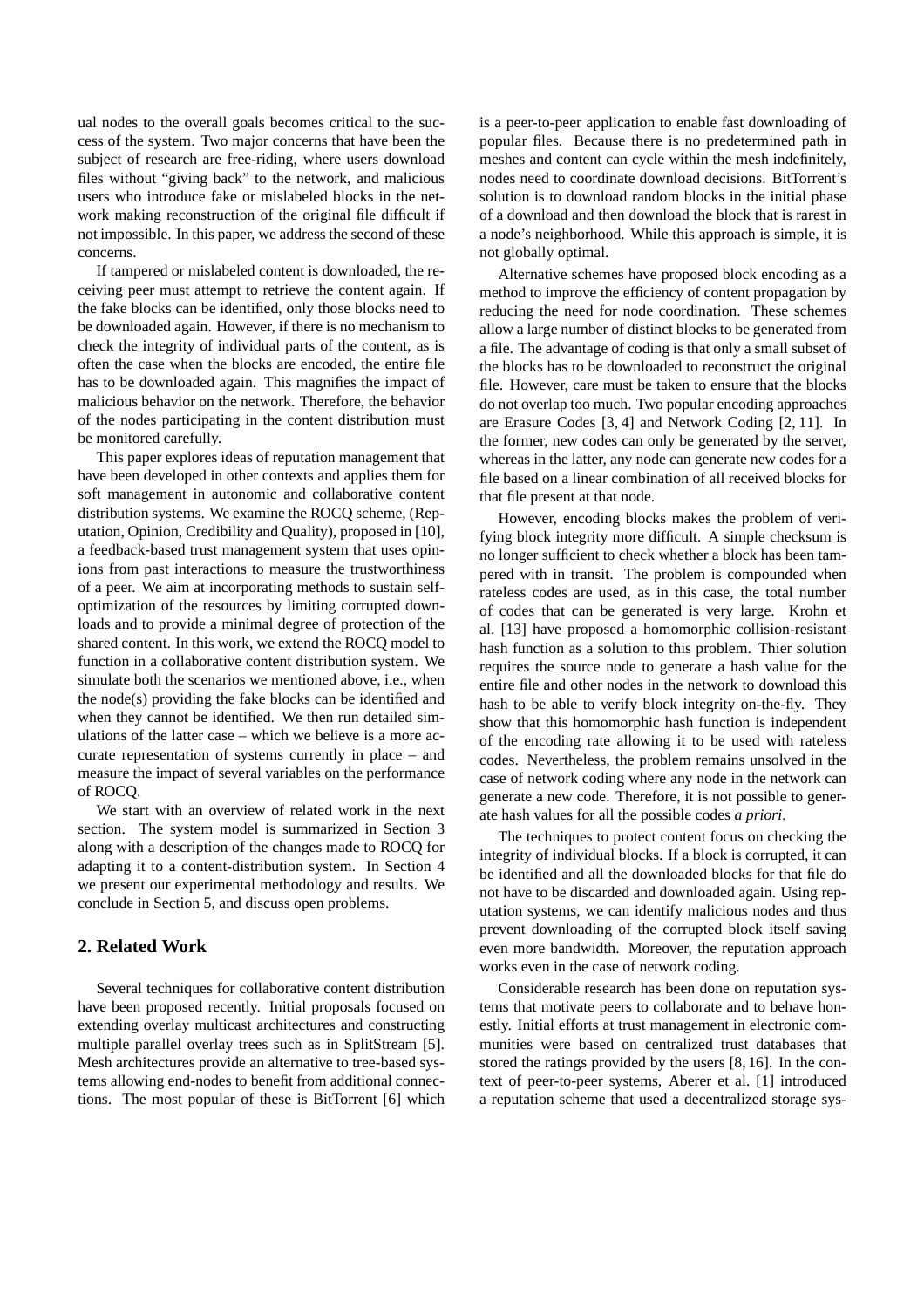tem, *P-Grid*. After a transaction, a peer could file "complaints" against other transaction participants if those peers behaved maliciously. The complaints were stored at other peers called agents. Many other transaction-based reputation systems for peer-to-peer networks have emerged since then [7, 10, 12, 15].

## **3. System Model**

The ROCQ reputation management scheme is independent of the underlying co-operative content distribution mechanism. ROCQ was initially proposed in the context of virtual communities where all transactions are one-toone. We now modify it to be used with content distribution scenarios where a single file is encoded into several blocks. We give a brief description of the algorithm here. Further details can be found in [9, 10].

ROCQ computes global **reputation** values for peers on the basis of first-hand **opinions** of transactions provided by the participants. These opinions are weighted according to the credibility of the reporting peer and the attached quality value. The **credibility** of a peer signifies its trustworthiness in the reputation system. It is a measure of the agreement between the opinion of the peer and that of other reporting peers. The **quality** value allows a peer to reduce the impact of its opinion on the reputation of the target peer. This is useful when the transaction involved was less important or when the reporting peer is not sure of its opinion. For the purpose of rating, it is assumed that each individual peer is identified by a unique ID. The global reputation values are stored in a **decentralized** fashion using multiple *score managers* [9, 10] for each individual peer. Before entering a transaction, a peer retrieves the reputation value of its potential partner from the score managers in order to decide if it should go ahead with the transaction.

The basic algorithm is unchanged in content distribution networks except that now a transaction fails or succeeds and opinions are formed only after **all the blocks** required for reconstructing a file have been downloaded. If the file cannot be correctly reconstructed after receiving the required number of blocks, one or more of the blocks are corrupted. If blocks can be individually checked only the senders of bad blocks will get a negative rating. If they cannot be checked all senders will receive a negative rating.

## **4. Experimental Evaluation**

In this section we study the performance of ROCQ in reducing inauthentic downloads and in detecting malicious peers in a collaborative content distribution network. We use FreePastry [14], an open-source implementation of Pastry that is written in Java, to locate and route messages over

**Parameters that are fixed for all experiments**

| $#$ nodes                               | 1000                               |
|-----------------------------------------|------------------------------------|
| # content transactions                  | 5000                               |
| # score managers                        | 6                                  |
| # experiments run                       | 10                                 |
| type of node maliciousness              | reports and file                   |
| decision metric                         | reputation plus local opinion      |
| type of decision                        | deterministic                      |
| trust threshold                         | 0.5                                |
| network topology                        | random                             |
| Parameters that vary in the experiments |                                    |
| # blocks                                | $k \in \{1, 2, 4, 8, 12\}$         |
| % malicious peers                       | $frac. \in \{1, 2, 4, 8, 12, 16\}$ |

**Table 1. Experimental parameters**

this P2P network. ROCQ is implemented as an application that runs on top of individual Pastry nodes. The parameters' settings and performance and decision metrics that we use to evaluate the results obtained from the simulations are listed below and summarized in Table 1.

- **Number of nodes and interactions.** In our experiments, we simulate a network of **1000** peers with **5000** content transactions taking place in each simulation run. Note that each transaction involves downloading of  $k$ blocks, where k lies in the set  $\{1, 2, 4, 8, 12\}$ . The default number of score managers storing reputation ratings for each peer is 6. Each experiment is performed 10 times and the average of the results is plotted, along with error bars signifying the *standard error*.
- **Performance metric.** To evaluate the performance of ROCQ, we calculate the proportion of sucessful file transfers as a proportion of the total number of content transactions. We also compute the number of correct decisions made (i.e. interactions with good peers that proceeded plus interactions with malicious peers that were avoided) as a proportion of the total number of decisions made.
- **Types of maliciousness.** We assume that peers behave maliciously in both the content distribution system and in the reputation system. A malicious peer will send a corrupt block in response to a request. It will also give an incorrect opinion (or reputation) value to another peer in its capacity as a transaction partner (or score manager). Hence, if  $O(R)$  is the actual opinion (reputation) value, the value that is sent is  $(1 - O)$   $((1 - R))$ .
- **Decision metric.** A peer decides whether to interact with another peer based on a combination of the reputation value obtained from the score managers and of the local opinion value that a peer forms based on the first-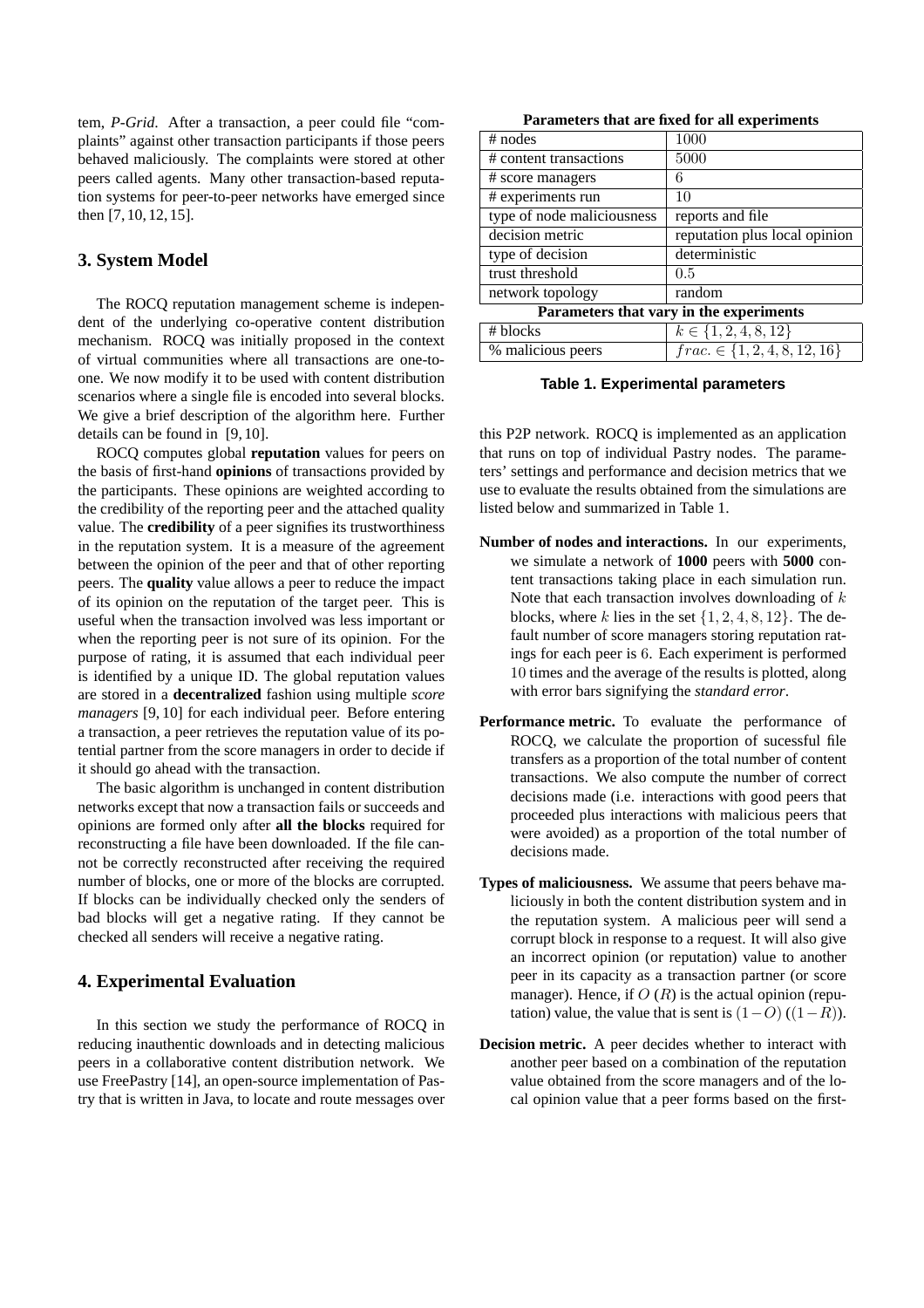hand interactions. These two values are averaged and the decision is taken based on the resulting score. We use a threshold of 0.5 and an interaction takes place only when the score exceeds this value. If a peer does not have a local opinion of the behavior of the correspondent peer (thus, they have never interacted), only the reputation value is used. When there is no reputation information available for the correspondent peer, the interaction takes place but this is counted as initial interaction.

**Selection of the peers.** The simulator is round-based where each round corresponds to the **complete** transfer of  $k$  blocks of a file to a peer, where  $k$  lies in the set  $\{1, 2, 4, 8, 12\}$ . At the start of each round we pick a peer at random (source) which then requests blocks from  $k$  peers in the network (targets). The same peer can not be picked as a target more than once in the same round. The source checks the trust values of each target and rejects targets that have a reputation value below the threshold. A replacement target is found for each rejected target till we find  $k$  targets with sufficiently high trust values.

#### **4.1 Comparison with the No Reputation Management Case**

In this experiment we compare the performance of the ROCQ scheme in the content distribution network with the case when no reputation management scheme is in effect. We evaluate the performance of ROCQ both when it is possible to identify the fake block and when it is not possible to do so.



**Figure 1. Comparison of the RQC Scheme** with No Reputation Management Case  $(k = 8)$ 

When it is not possible to identify the fake block(s) in a collaborative download, the content is assumed to be successfully downloaded only if all the k blocks are uncorrupted. If even one of the blocks is corrupt, the entire download has to be repeated. Since all the peers that sent a block are potentially malicious, the recipient peer files a negative trust report for each of these peers. On the other hand, if the file is successfully reassembled, all the peers receive a positive trust rating.

Because one fake block can result in several negative reports, we also experiment with reducing the weight of negative opinions. Positive opinions are always given a weight of 1, while negative opinions are given the weight: 1,  $\frac{1}{k}$ ,  $\frac{2}{k}$  and  $\frac{4}{k}$  (where k is the number of blocks and the peers involved in the transaction).

We simulate the source requesting 8 blocks (thus  $k =$ 8) from different peers in the network. Figure 1 shows that ROCQ results in up to 16% more correct downloads than when no reputation management scheme is used. We also see that varying the weight given to negative opinions does not have any significant impact on the performance of ROCQ.

ROCQ performs well in both cases when individual nodes uploading malicious content can be identified and when they cannot be detected. This is because in ROCQ a peer decides to interact with another peer based on its reputation value. As a result, malicious peers may be easily detected before initiating a transaction. Therefore, a finegrained detection of malicious peers only slightly improves the performance of ROCQ.

In the remaining experiments, we assume that individual bad blocks cannot be identified as this is the worst case scenario.

### **4.2 Number of Required Blocks**

In this experiment we measure the impact of the number of blocks required to reconstruct a file on ROCQ's performance in content distribution. Figures 2 and 3 show that the proportion of content successfully downloaded and the percentage of correct decisions decrease as we need more blocks to reconstruct a file. We plot different lines for different percentages of malicious peers in the network (ranging from 1% to 16%).

While a larger number of blocks implies smaller block size and greater collaboration resulting in better performance, it also increases the risk of exposure to malicious nodes. Our experiments do not attempt to measure this trade-off between performance and exposure to maliciousness but they do indicate that as the proportion of malicious nodes in the network increases, the optimal number of blocks that should be needed to reconstruct a file decreases.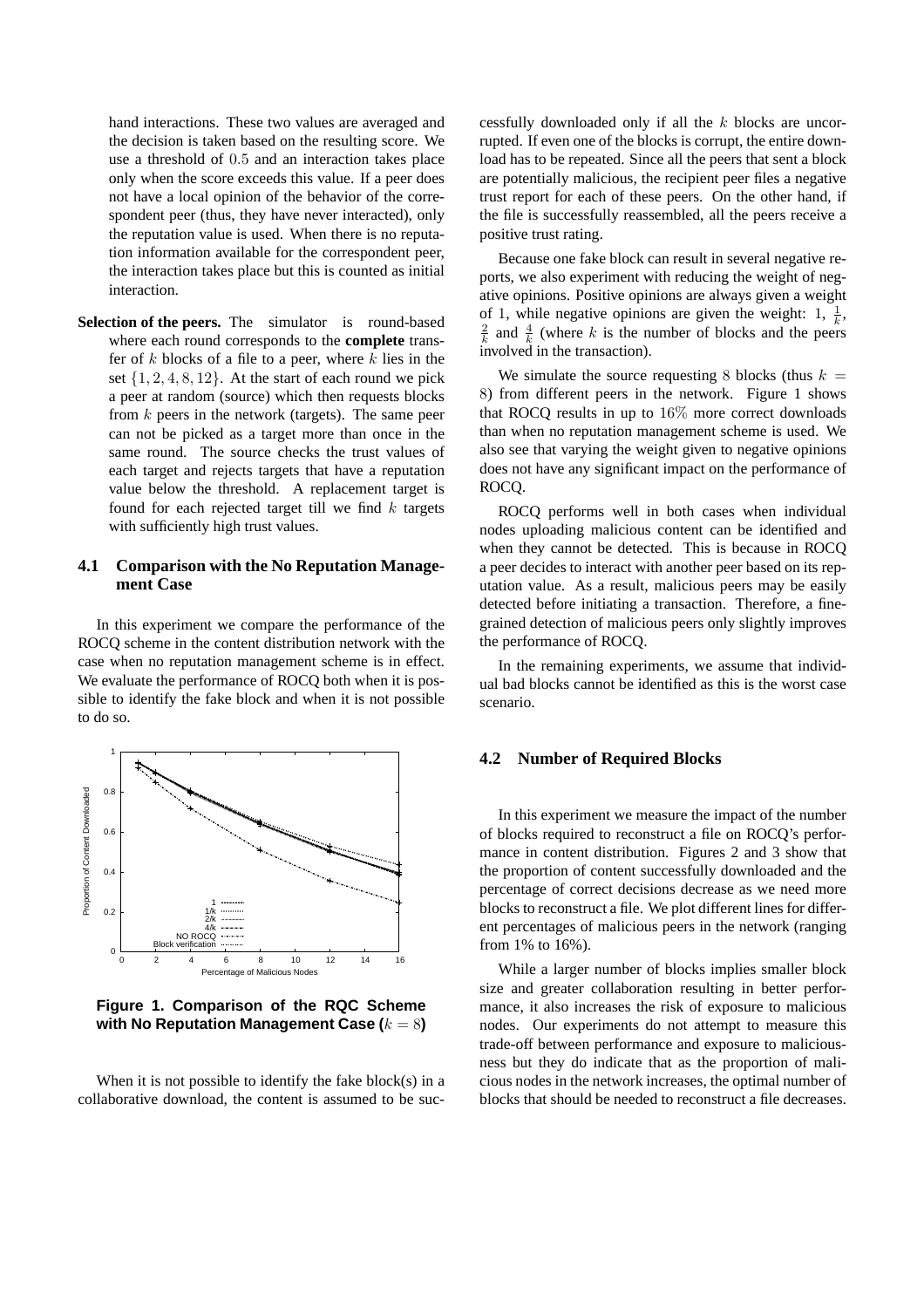

**Figure 2. Impact of Number of Required Blocks on Proportion of Successful Downloads**



**Figure 3. Impact of Number of Required Blocks on Proportion of Correct Decisions**

## **4.3. Occasional Maliciousness**

When peers act maliciously in a consistent fashion, it should be possible to identify them relatively quickly. However, if peers choose to act maliciously only some of the time, it may be more diffcult to identify such **occasional cheaters**.

In Figures 4 and 5 we examine the case when the malicious peers cheat only some of the time. We simulate the source requesting 8 blocks from different peers in the network (thus,  $k = 8$ ). The three curves correspond to a total of  $1\%$ ,  $8\%$  and  $16\%$  of the nodes being malicious. Figure 5 shows that the proportion of correct decisions is only slightly affected by the probability of a node cheating. However, Figure 4 shows that proportion of successful downloads decreases much more sharply as the percentage of time nodes cheat increases. Since the proportion of cor-



**Figure 4. Proportion of Successful Downloads vs. Chance of Peer Acting Maliciously (with**  $k = 8$ **)** 



**Figure 5. Proportion of Correct Decisions vs. Chance of Peer Acting Maliciously (with**  $k = 8$ )

rect decisions has decreased only slightly, we can see that ROCQ has identified malicious nodes with the same relative success. The reduction in the proportion of correct downloads can be attributed simply to the larger proportion of malicious transactions. This also demonstrates how in a collaborative content distribution network, a little bit of malicious behavior can have a disproportionate impact on the network.

## **5. Conclusions**

In this paper we present experimental results after applying an extended model of ROCQ for reputation management in collaborative content distribution networks. Unlike other reputation management schemes, our approach targets collaborative content distribution through splitting files into